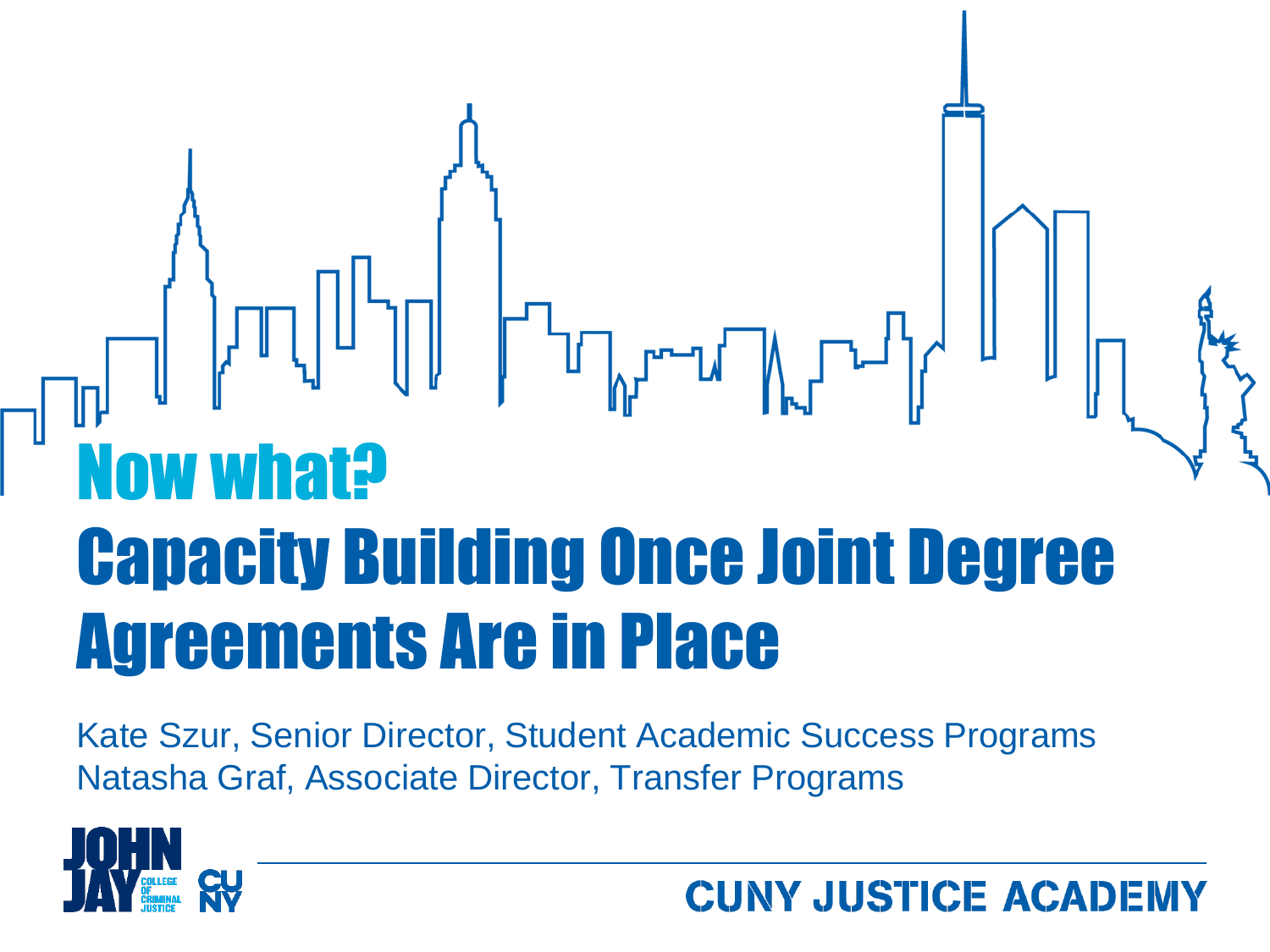### **Overview**

- A. The CUNY Justice Academy and John Jay College
- A. Creating Buy-in, Policies and Infrastructure
- A. Phases of Supporting Students in the CUNY Justice Academy
	- i. Engagement Support
	- ii. Transition Support
	- iii. Supporting Transfer Success
- B. Resources



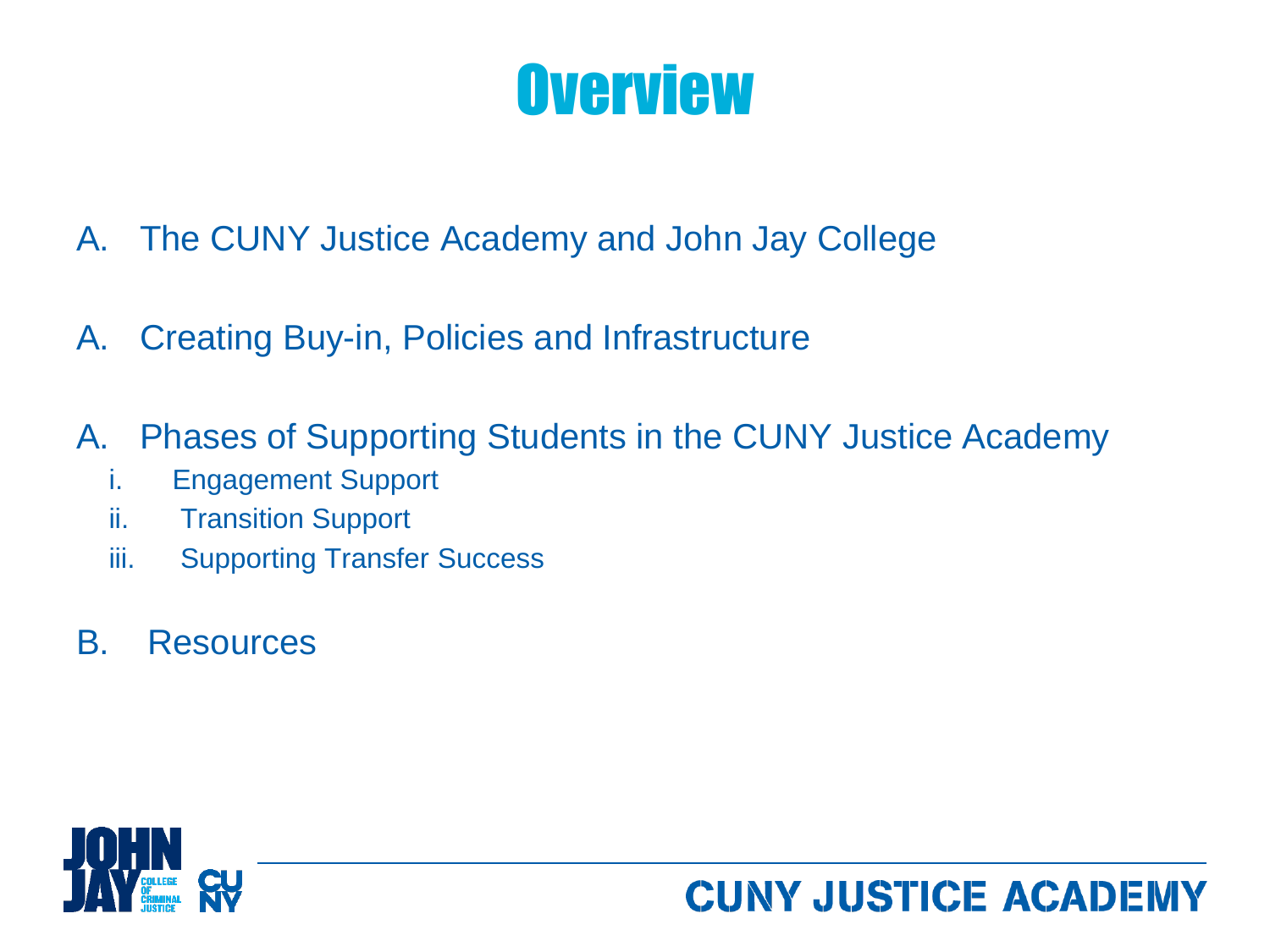# John Jay College in Numbers

### **JJC Enrollment Characteristics:**

- Undergraduate students: 13,000 (Graduate students: 2,000)
- Student body: 47% Hispanic, 20% White, 17% Black, 10% Asian
- 47% first-generation students
- Nearly 400 Veterans enrolled

### **Transfer Student Enrollment: 2016-2017**

- About 60% of newly enrolled students are transfer students
- About 40% of new transfer students enrolled each semester transition through CUNY Justice Academy

**CUNY JUSTICE ACADEM** 

### **Articulation Agreements: 45 total**

- 21 agreements are with CUNY community colleges
- 24 non-CUNY community colleges

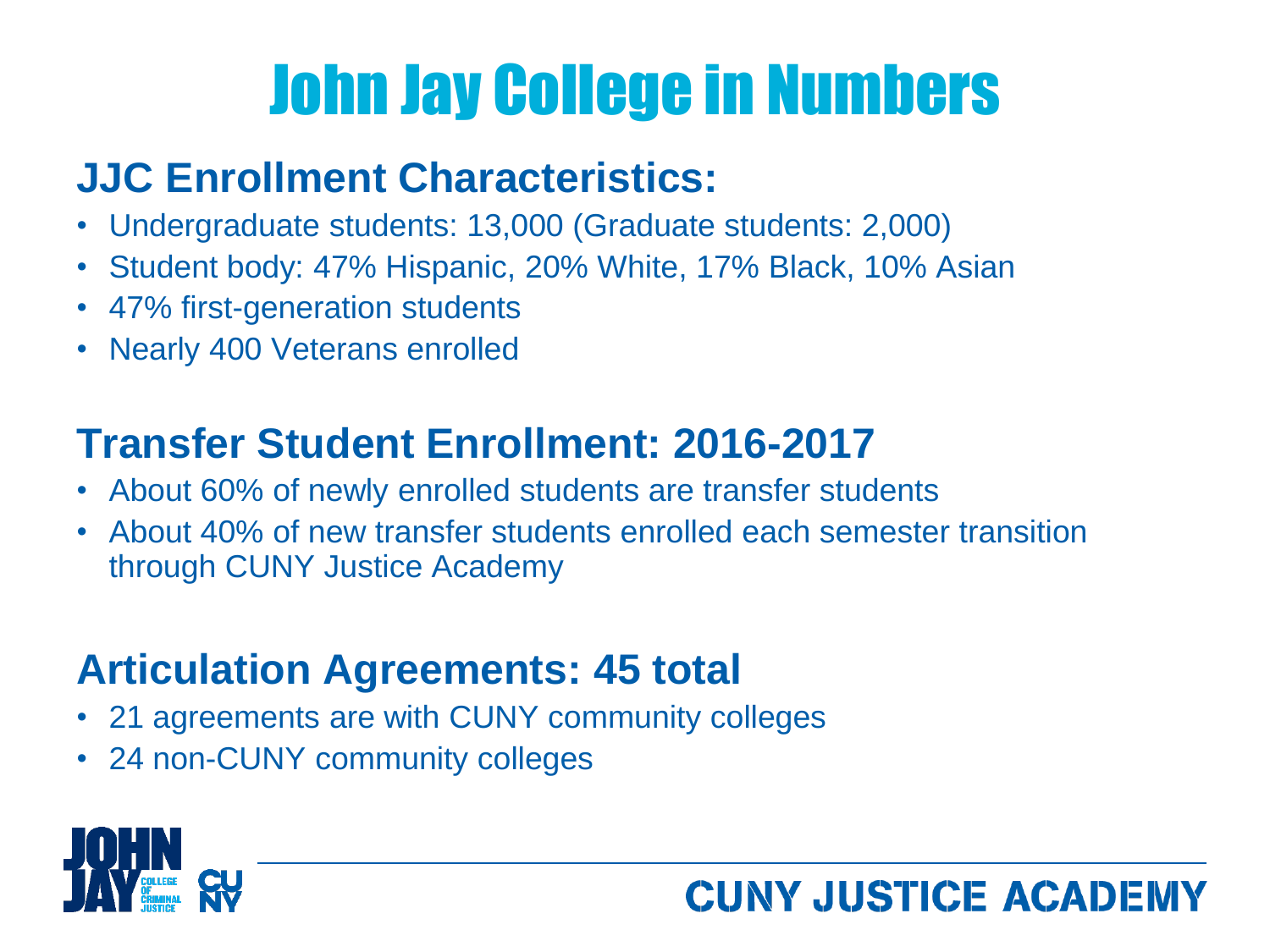# CUNY Justice Academy

#### **Dual degree partnership with six CUNY community colleges**

• BMCC, LGCC, QCC, KCC, HOSTOS and BCC

#### **CJA enrollment at John Jay College 2009-2015**

| <b>Fall Cohort</b> | <b>Cohort</b> |
|--------------------|---------------|
| <b>Fall 2009</b>   | 1             |
| <b>Fall 2010</b>   | 23            |
| <b>Fall 2011</b>   | 116           |
| <b>Fall 2012</b>   | 264           |
| <b>Fall 2013</b>   | 368           |
| <b>Fall 2014</b>   | 422           |
| <b>Fall 2015</b>   | 551           |
| <b>Total</b>       | 1745          |

#### **Benefits for Students:**

- Students "transition" not "transfer"
- Have guaranteed admission to John Jay College
- Avoid application fees and seat deposit
- All 60 credits transfer and start at John Jay as a junior



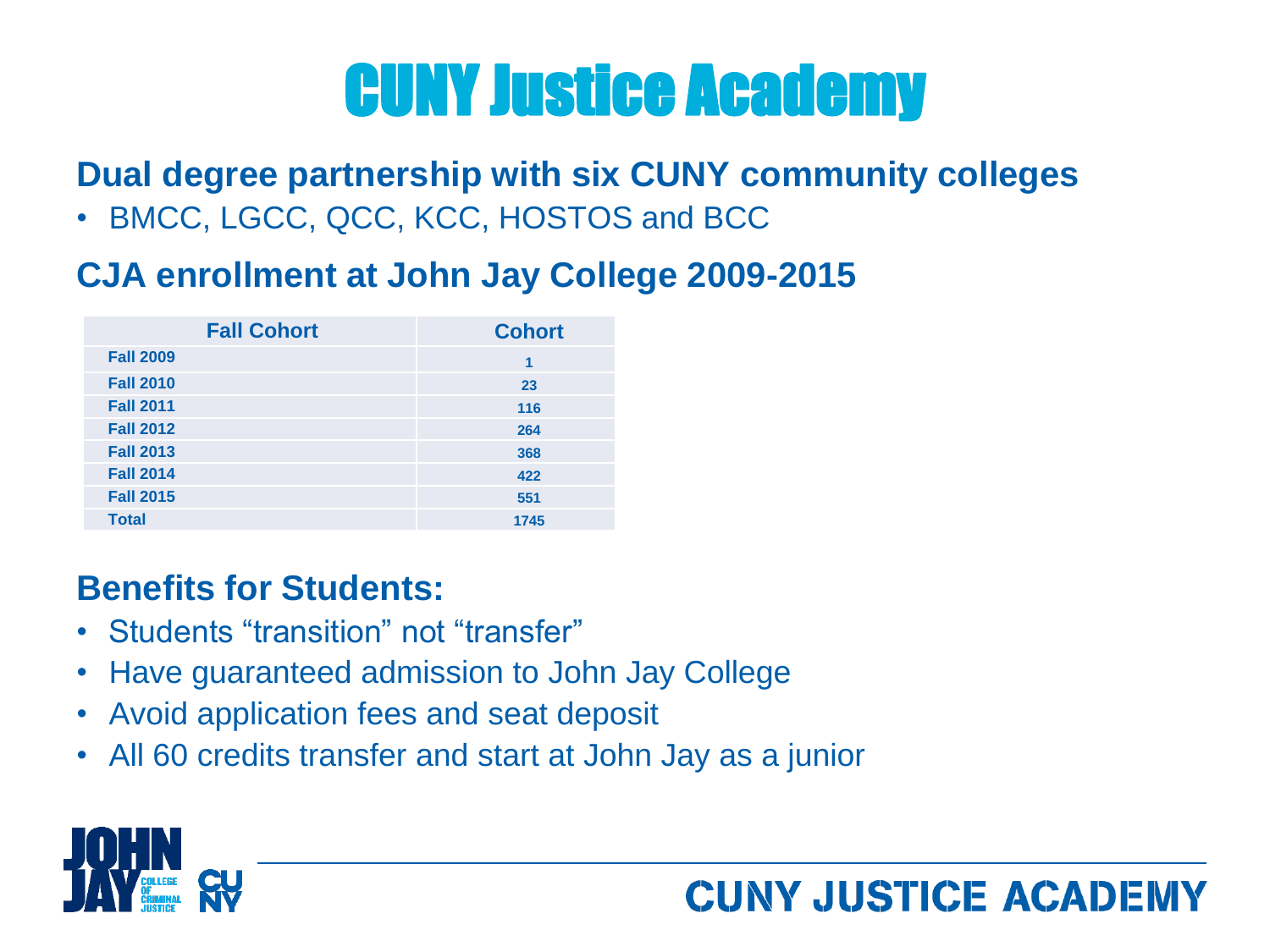### Creating Buy-in, Policies and Infrastructure

- **1. Get your data**
- **2. Find your allies**
- **3. Connect to institutional planning**
- **4. Align and coordinate**
- **5. Focus on students!**

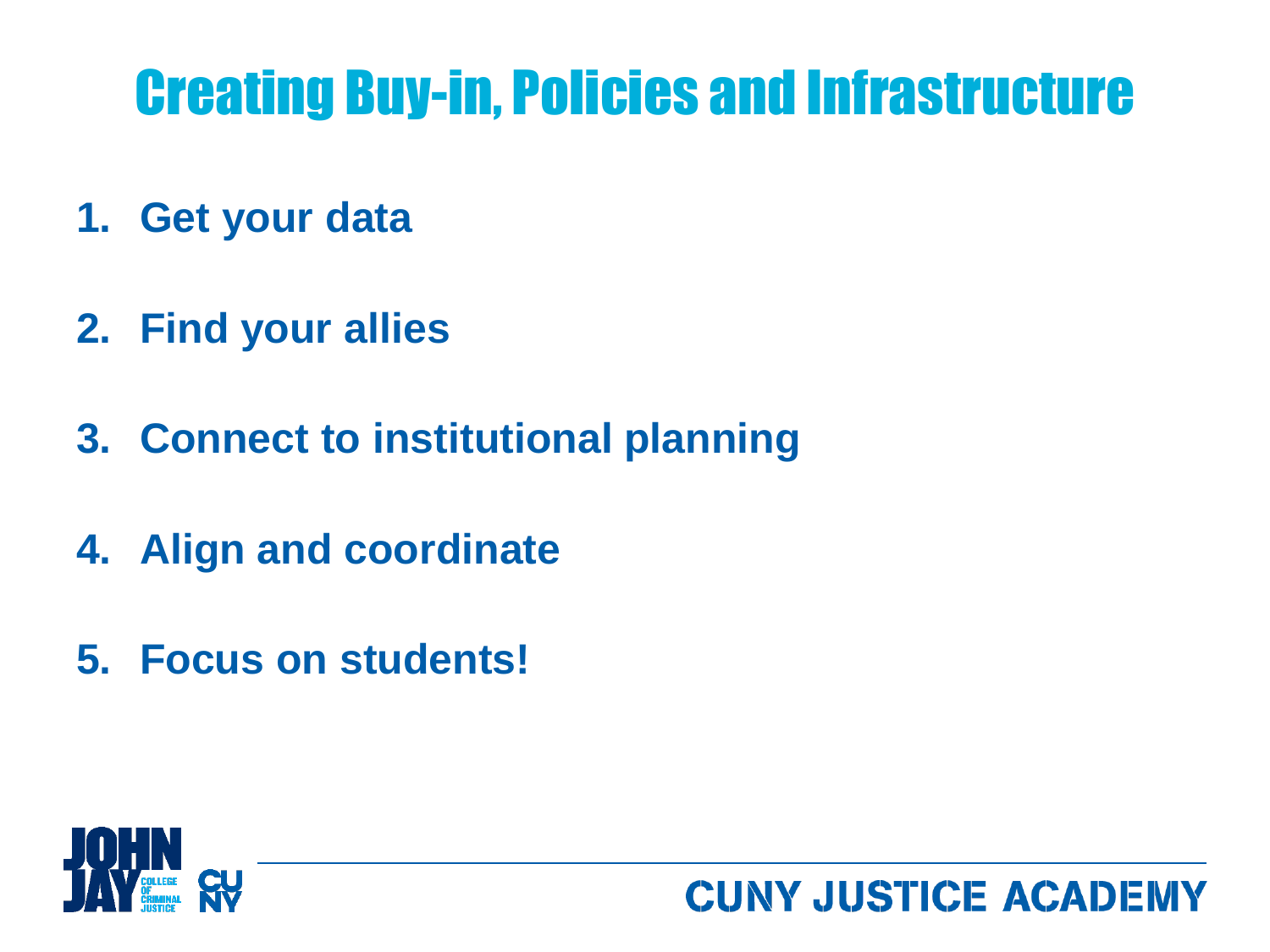### Phases of Supporting CJA Students

#### Going beyond the year of transfer

- Engagement support
- Transition support
- Transfer student support



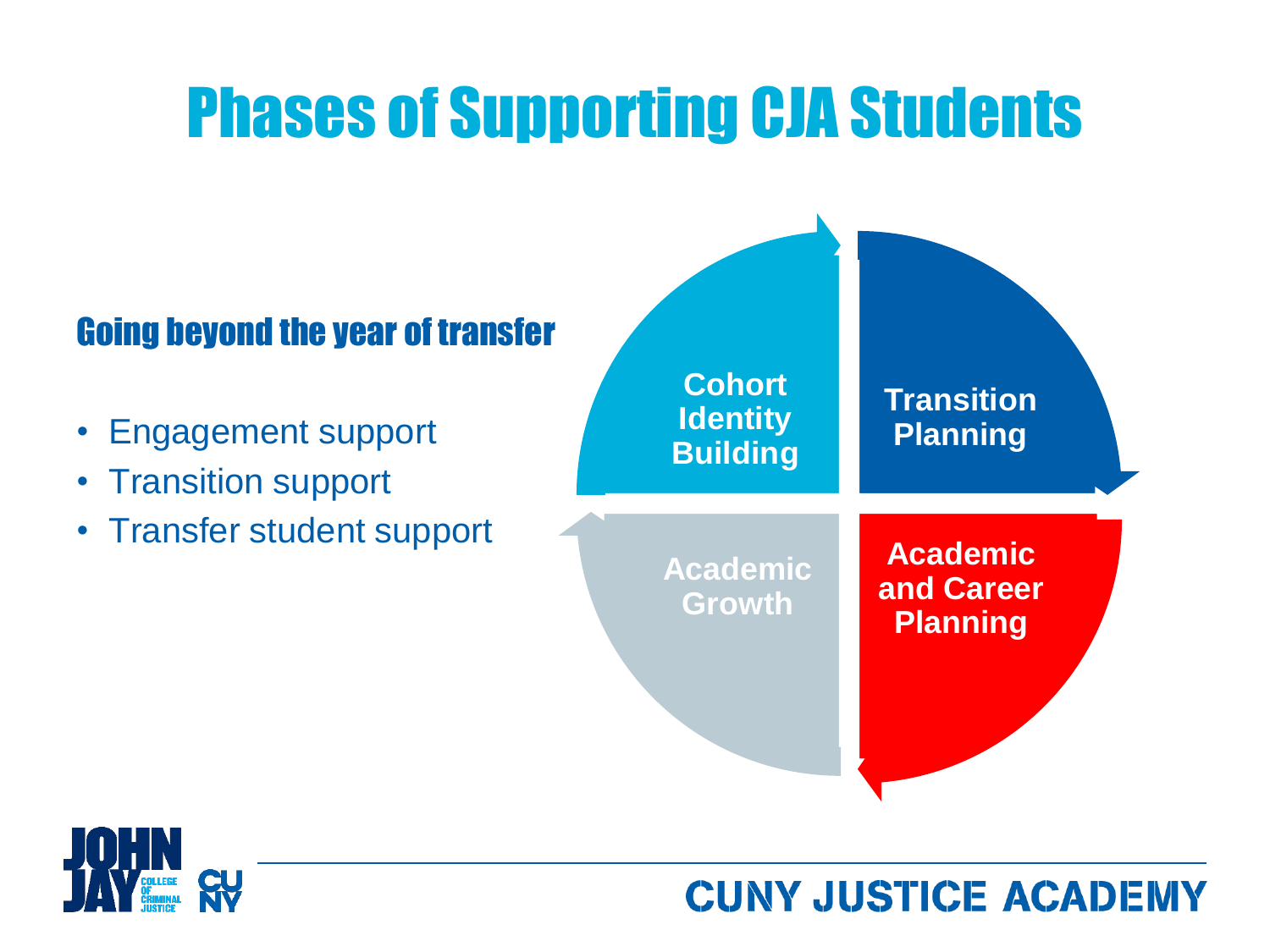# Engagement: Creating Identity

### **1. Targeted communication**

- Welcome Letters
- Newsletters
- Invitations to confirm transition



#### **2. Coordinated engagement visits**

- Connect with students at all 6 campuses every semester
- Invite to events at John Jay: campus tours, career events, and a Meet and Greet (for students who plan to attend next semester)

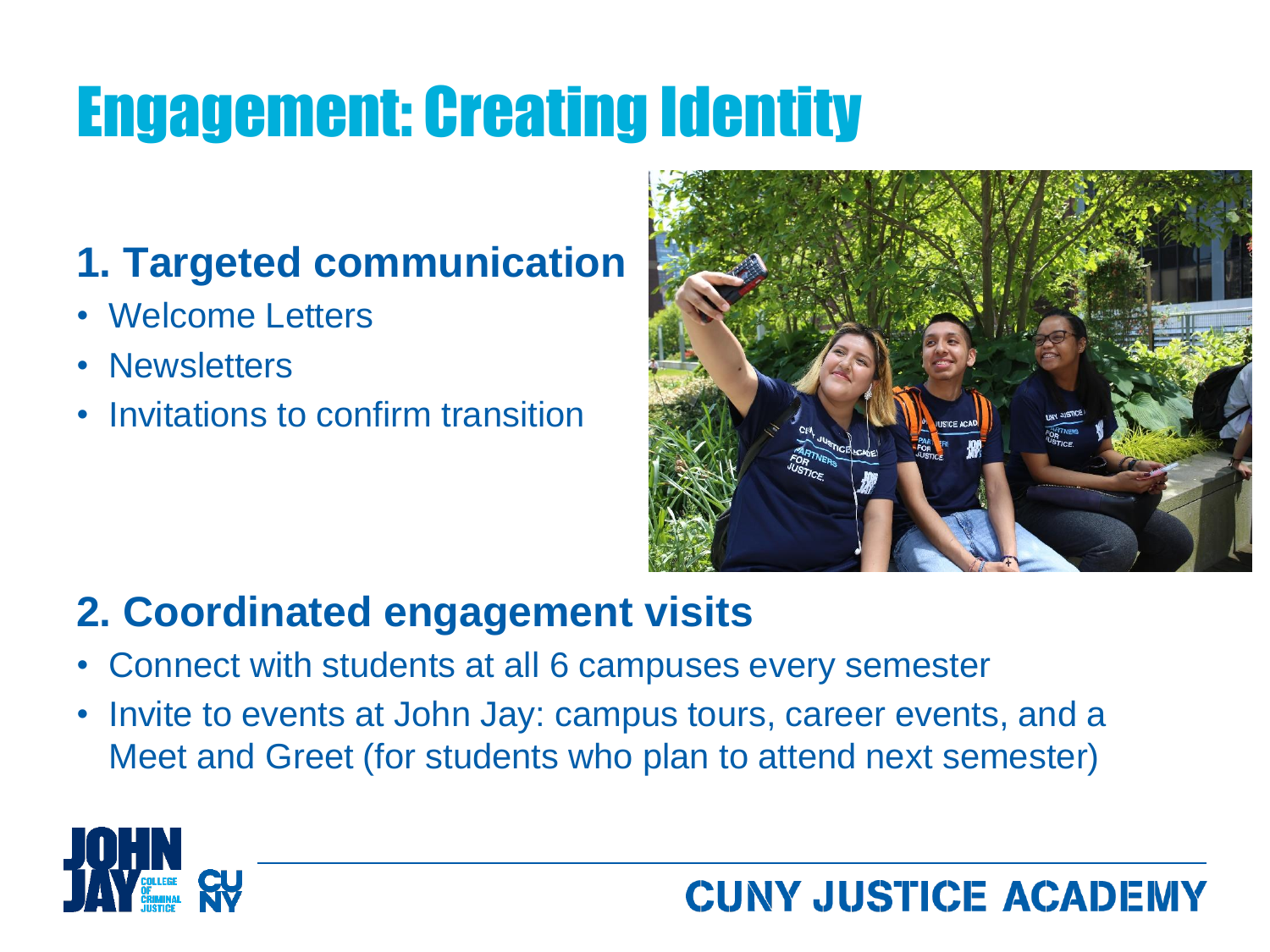### Growth in Engagement

| <b>Campus</b>                                          | <b>FA15</b> | <b>SP16</b> | <b>FA16</b> | <b>SP17</b> | <b>FA17</b> | <b>SP18</b> |
|--------------------------------------------------------|-------------|-------------|-------------|-------------|-------------|-------------|
| <b>BCC campus visit</b>                                | 10          | 35          | 41          | 67          | 68          | 36          |
| <b>BMCC campus visit</b>                               | 41          | 27          | 60          | 44          | 188         | 82          |
| Hostos campus visit                                    | 8           | 26          | 24          | 27          | 20          | 44          |
| <b>LGCC campus visit</b>                               | 13          | 22          | 115         | 94          | 86          | 61          |
| <b>KCC campus visit</b>                                | 13          | 27          | 15          | 29          | 30          | 64          |
| QCC campus visit                                       | 15          | 22          | 40          | 36          | 44          | 78          |
| John Jay events (campus<br>tours, career panels, etc.) | 12          | 58          | 10          | 11          | 10          | 19          |
| CJA Meet & Greet at JJC                                | 110         | 167         | 152         | 238         | 162         | 254         |
| <b>Total # students engaged</b>                        | 222         | 384         | 457         | 546         | 608         | 638         |

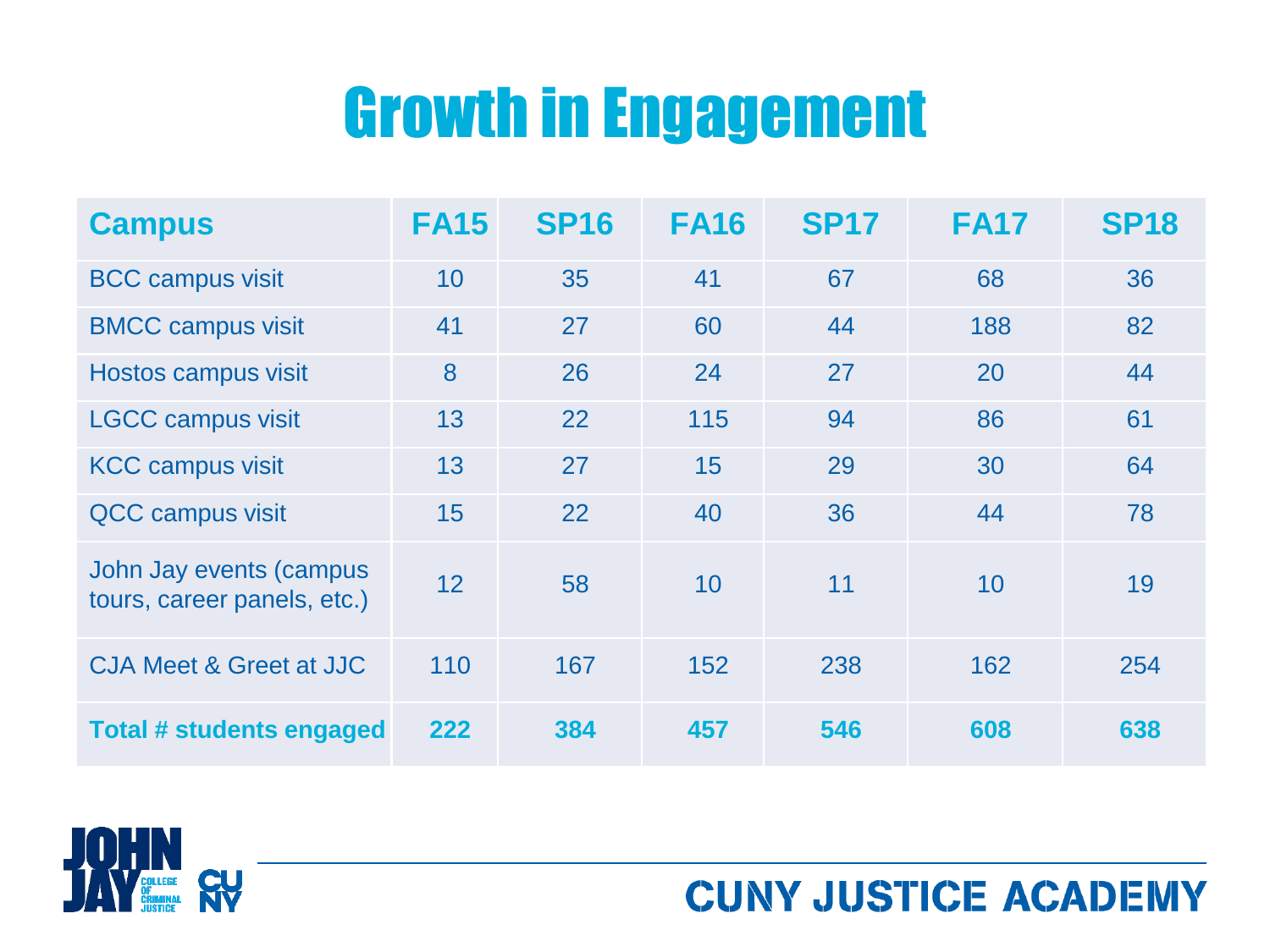# Coordinated Transition Support

- **1. Created CJA Resources website: <http://resources.jjay.cuny.edu/cja/index.php>**
- **2. Information sharing with community college partners**
- **3. Created "seamless" transition process**
	- Identify students ready to transition
	- Collect students information through web link

#### **4. Collaborate with other JJC offices to prioritize CJA students**

- Faster credit evaluations
- Reserved seats in CRJ major courses
- **5. Early Academic Support**
	- **[Transfer Seminars](https://www.jjay.cuny.edu/sites/default/files/contentgroups/sasp/Transfer_SeminarsFA18.pdf)**
	- CJA Meet and Greet

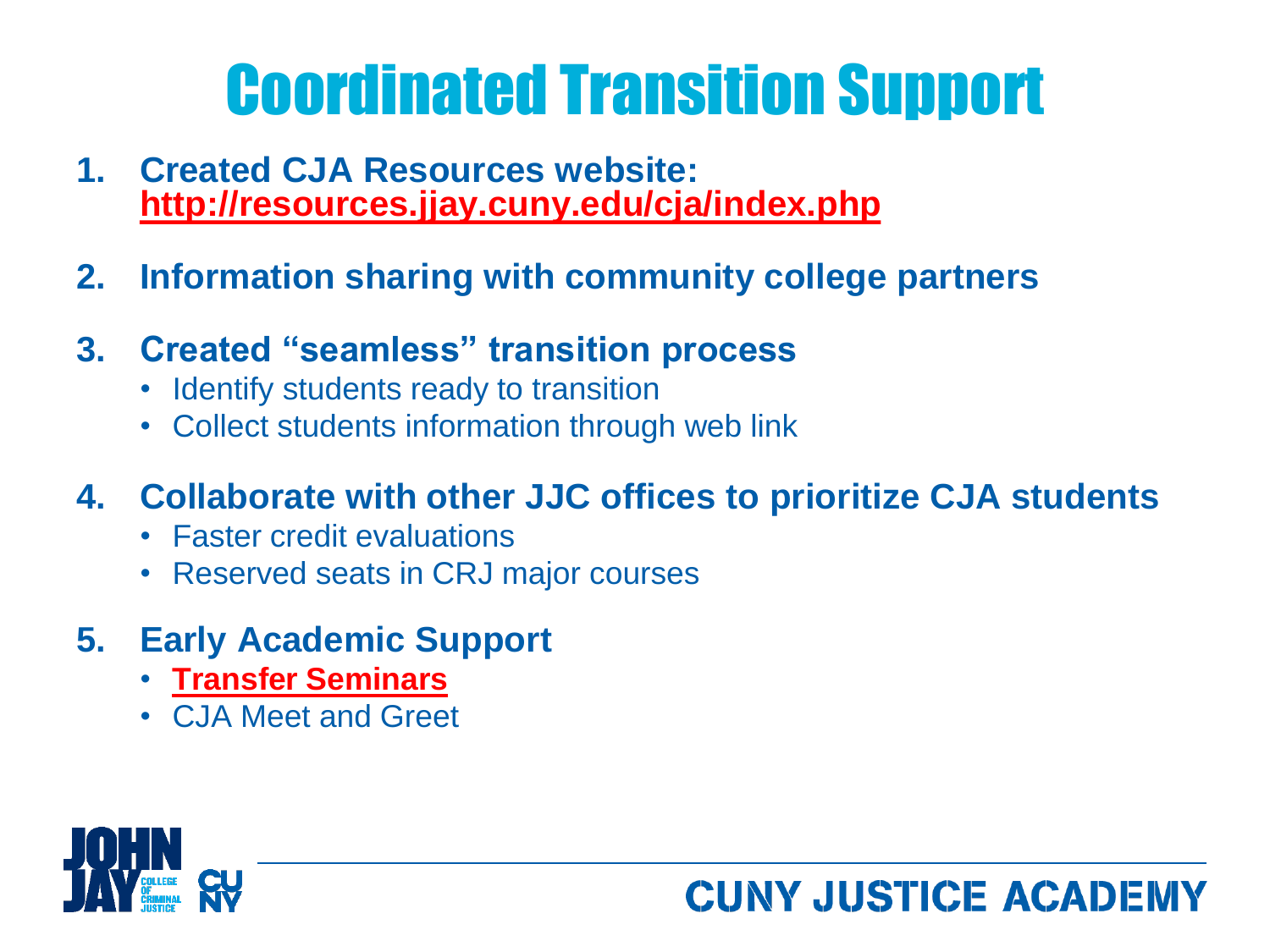### Troubleshooting Transition

- **Tips to plan ahead**
- **Resolving transition issues**



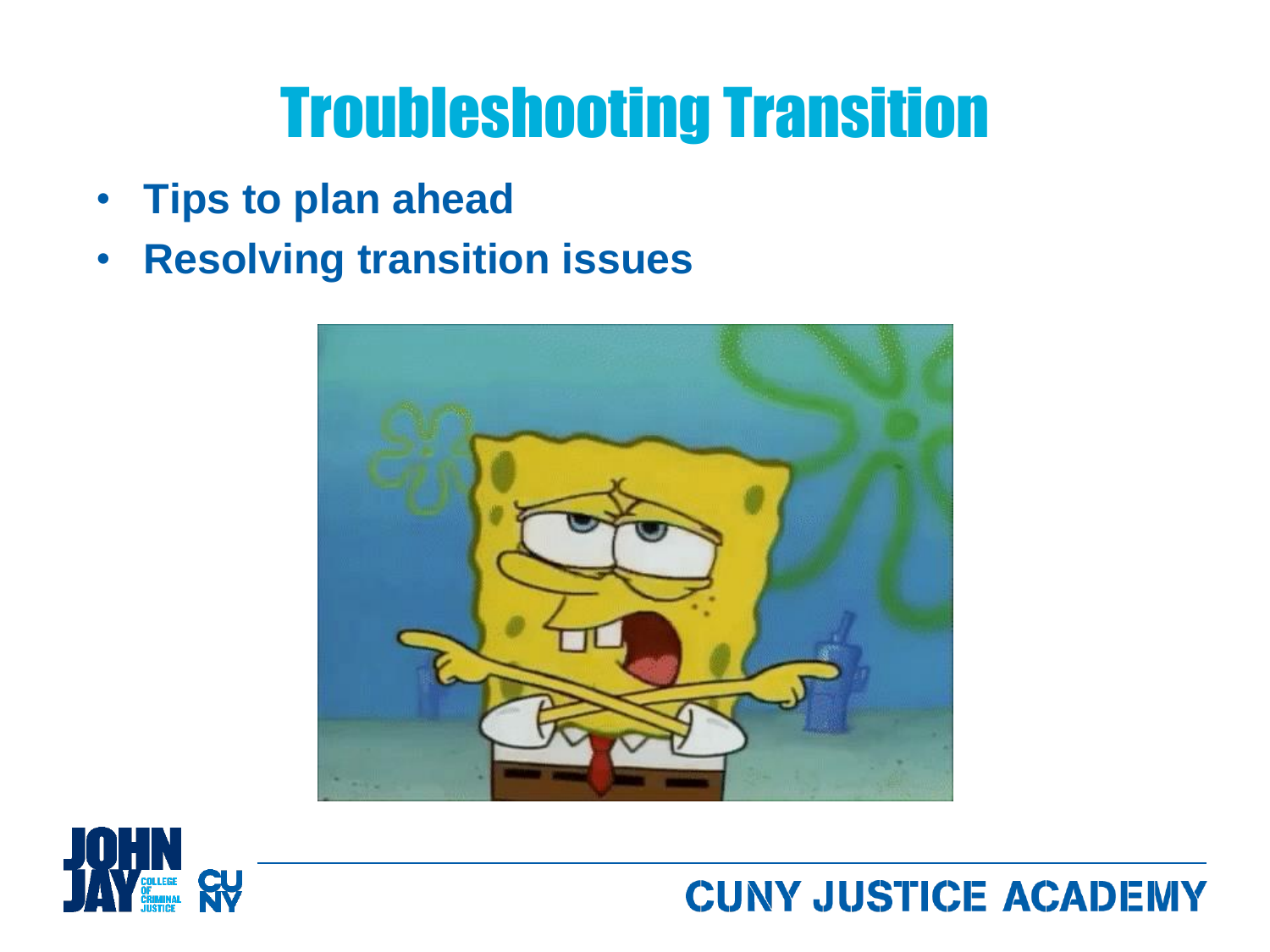### The Impact of a Coordinated Transition Process



**SV**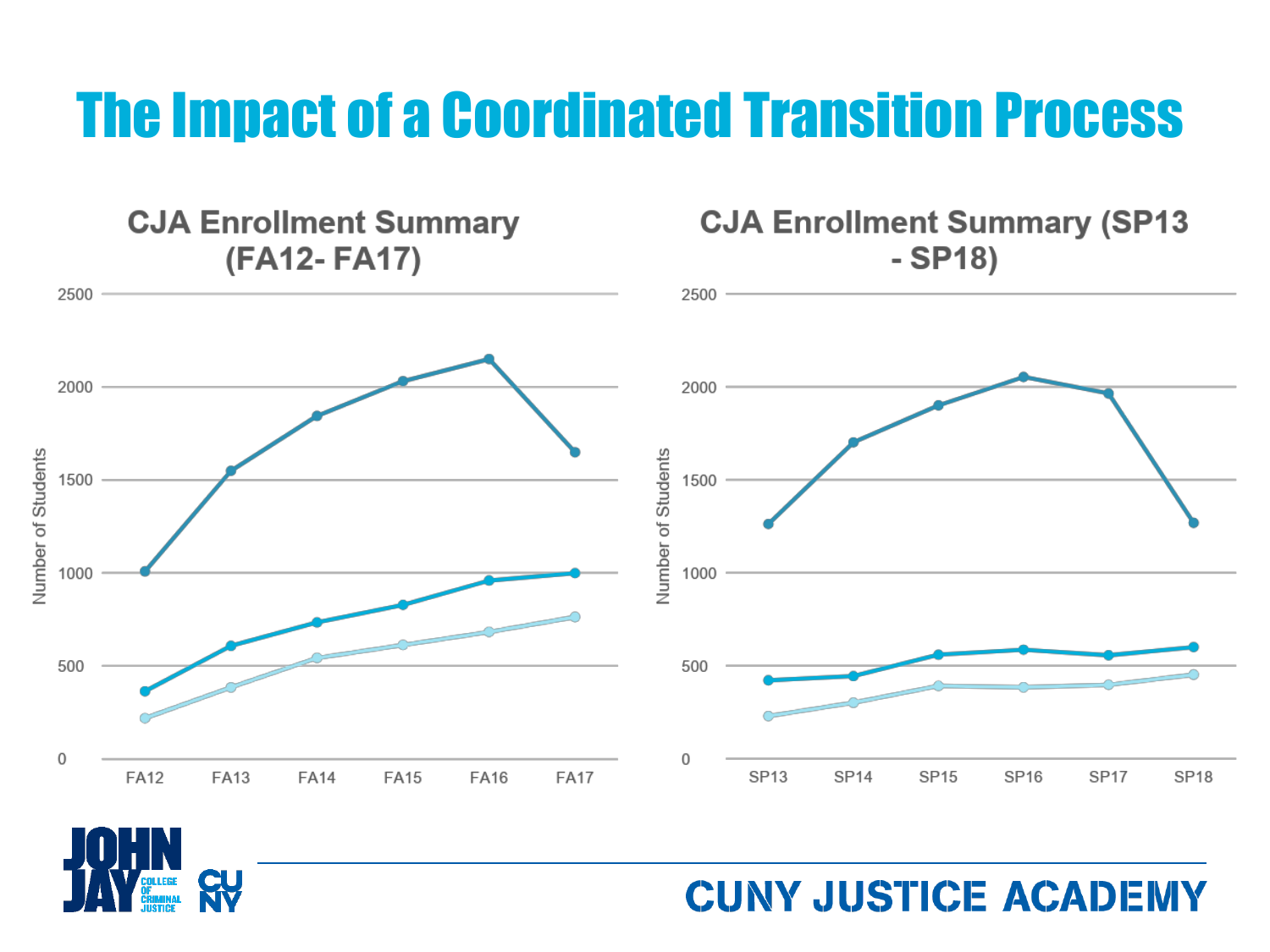# Transfer Success Support: First Semester

#### **The Right Start**

- ❑ 4-Year Academic Plans:
	- [http://resources.jjay.cuny.edu/cja/acad\\_plan.php](http://resources.jjay.cuny.edu/cja/acad_plan.php)
- ❑ Mandatory advisement
- ❑ Transfer seminars
- ❑ Transfer orientation and welcome events
- ❑ Transfer Advantage workshop series



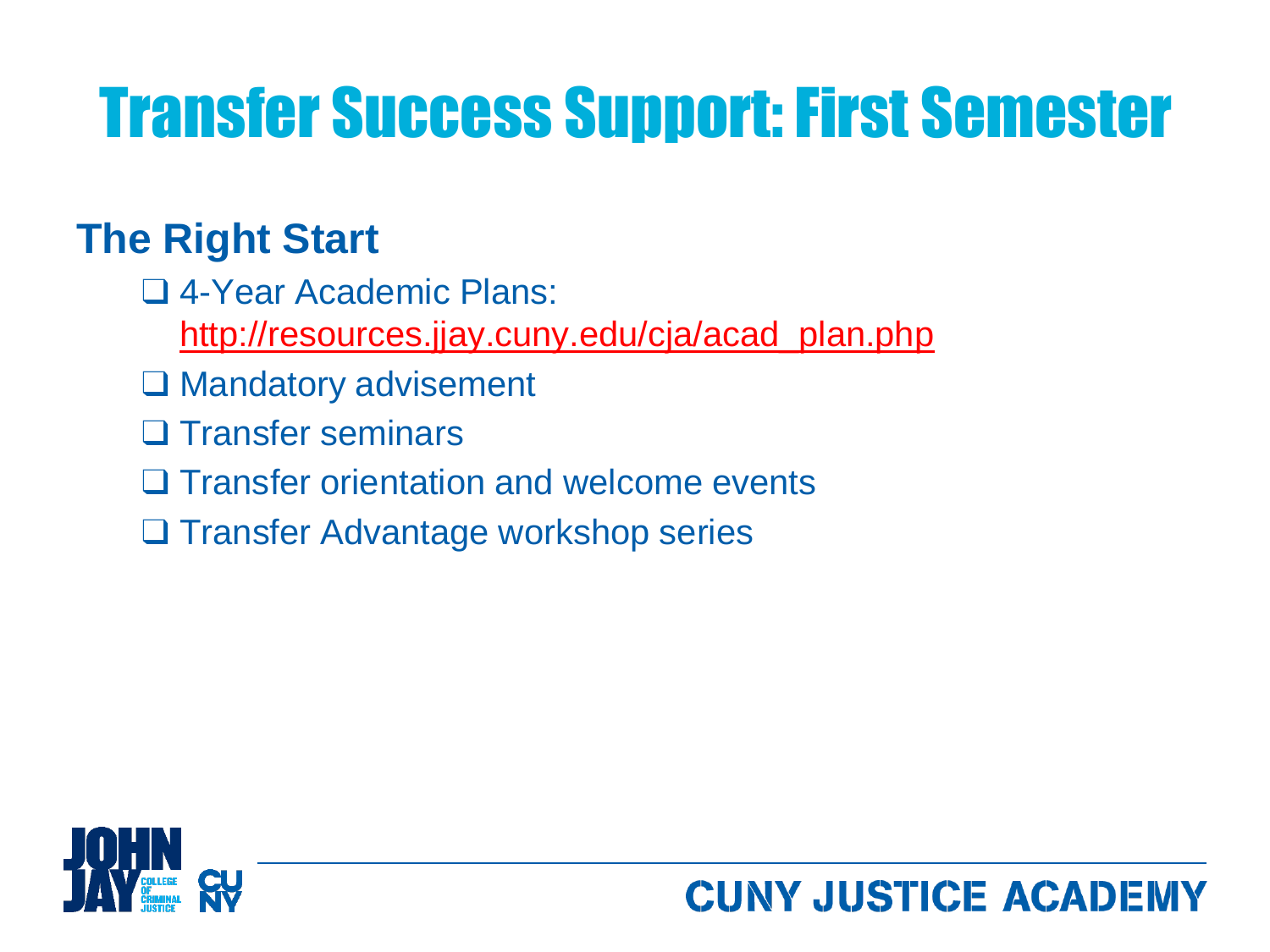# Transfer Seminars: Enrollment

#### **Transfer Seminars:**

- Special sections of the 300-level Gen Ed required for bachelor's degree
- Smaller class sizes (25) and reserved for 1<sup>st</sup> semester transfer students
- Hand-picked faculty
- Transfer Peer Success Coach assigned to each cohort
- Coordinated advisor visits during registration
- Career specialist assigned to each cohort

#### **Transfer Seminar Enrollment:**

| <b>Term</b> | <b>Incoming Transfer</b><br><b>Students</b> | <b>Incoming Transfer Students</b><br><b>Enrolled in Transfer Seminar</b> | <b>CJA students enrolled in</b><br><b>Transfer Seminar</b> |
|-------------|---------------------------------------------|--------------------------------------------------------------------------|------------------------------------------------------------|
| <b>FA16</b> | 1795                                        | 355 (20%)                                                                | 264 (74%)                                                  |
| <b>SP17</b> | 1142                                        | 370 (32%)                                                                | 243 (66%)                                                  |
| <b>FA17</b> | 1878                                        | 374 (20%)                                                                | 281 (75%)                                                  |
| <b>SP18</b> | 1163                                        | 374 (32%)                                                                | 250 (67%)                                                  |

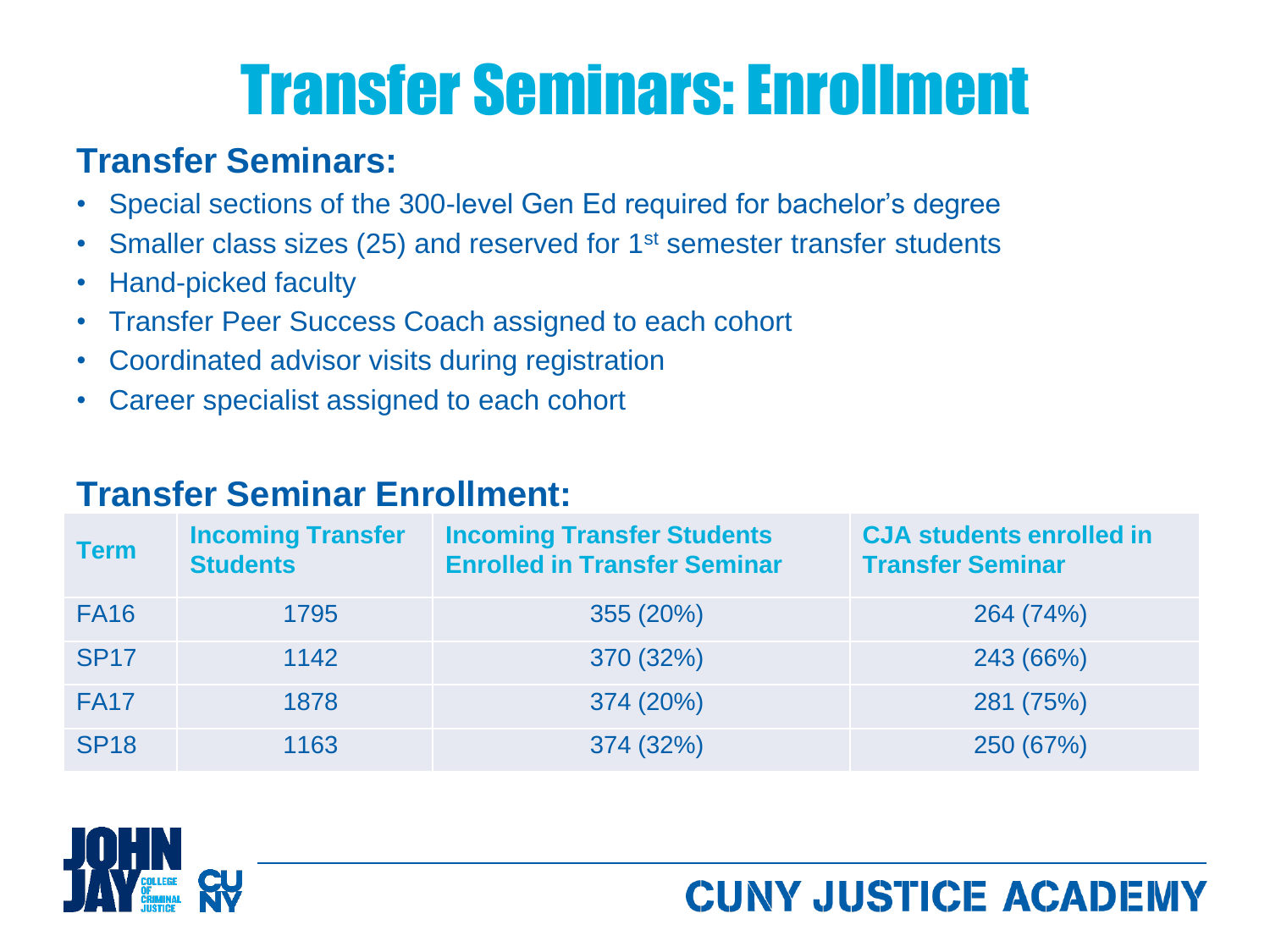# Transfer Seminars: GPAs and Retention

• **Higher Average GPAs of students enrolled in transfer seminars v. incoming transfers**

|                               | <b>FA16</b> | <b>SP17</b> | <b>FA17</b> |
|-------------------------------|-------------|-------------|-------------|
| Enrolled in transfer seminar  | 2.92        | 2.82        | 2.94        |
| <b>All incoming transfers</b> | 2.74        | 2.59        | 2.73        |

• **Higher % of re-enrollment for transfer seminar students v. incoming transfers** 

| <b>First Semester Retention of Incoming Transfer Students</b> |               |             |              |
|---------------------------------------------------------------|---------------|-------------|--------------|
|                                                               | <b>FA16</b>   | <b>SP17</b> | <b>FA17</b>  |
| <b>Enrolled in transfer seminar</b>                           | 301 (84.3%)   | 311 (84.0%) | 344 (92.0%)  |
| All incoming transfers                                        | 1063 (76.31%) | 875 (76.6%) | 1589 (84.6%) |



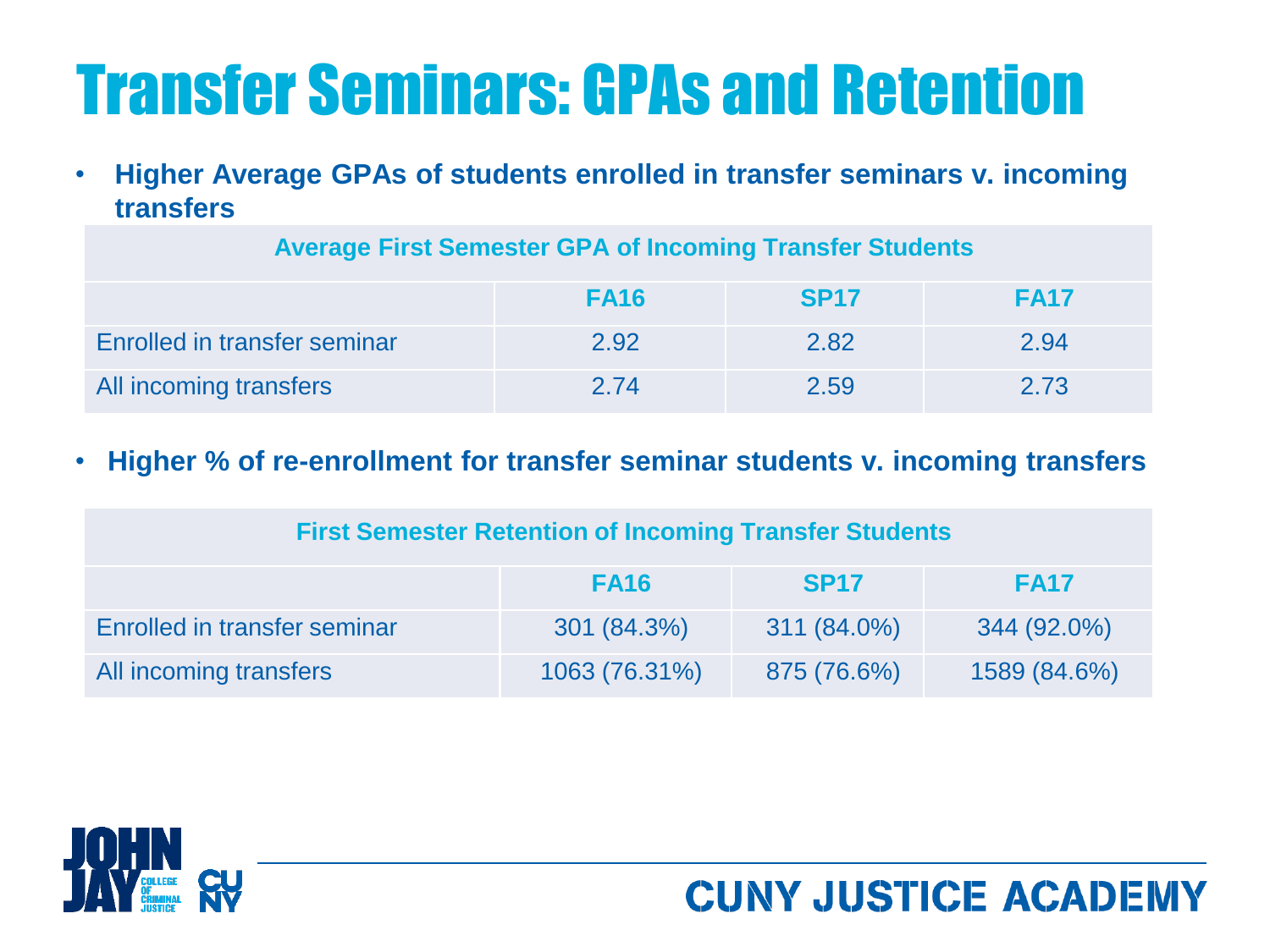### Transfer Success Support: Beyond the First Semester

#### **Beyond the First Semester**

- ❑ Re-enrollment support
- ❑ Opportunity planning
- ❑ Majors & Minors (spring)
- ❑ BA/MA program